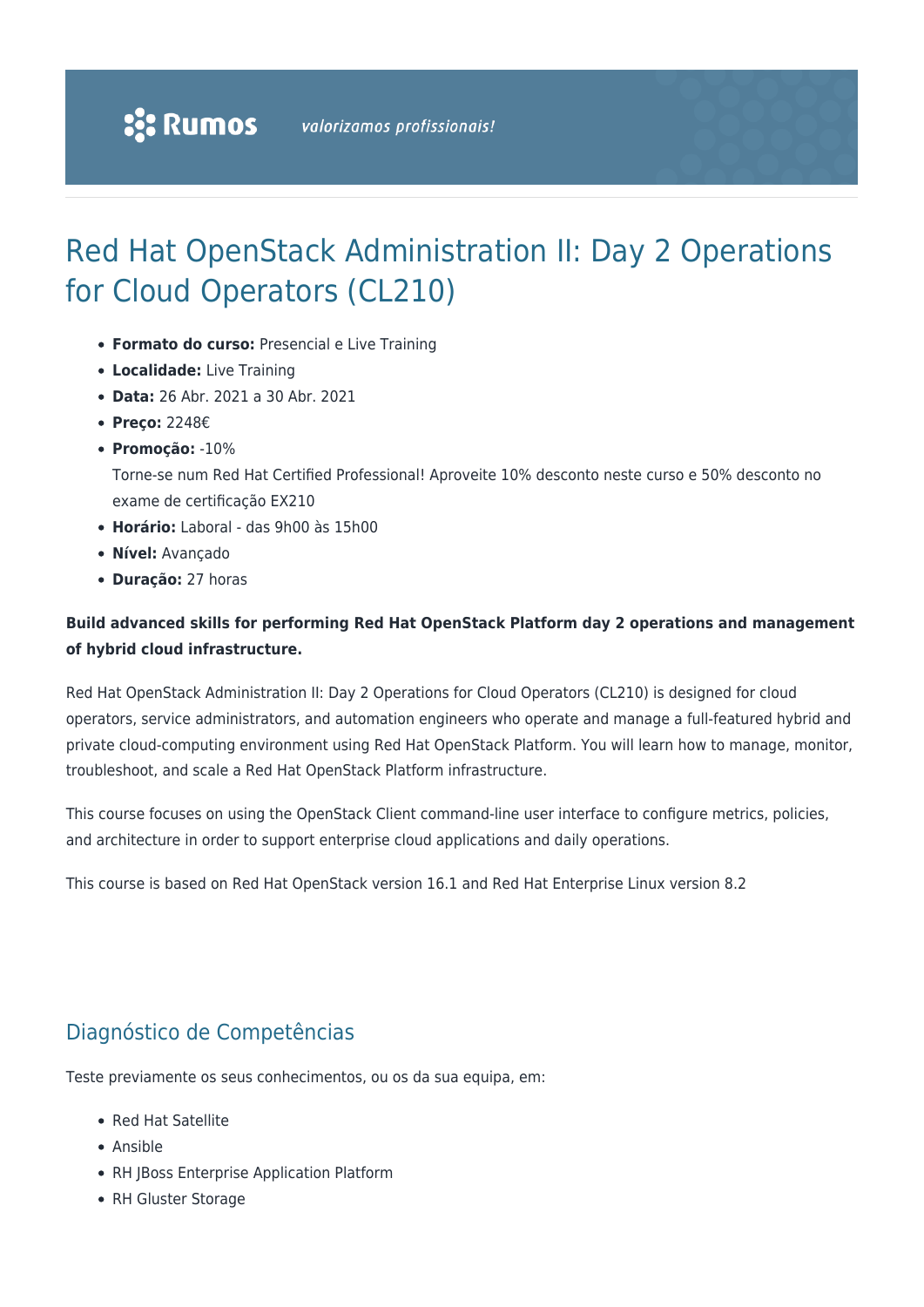- RH OpenShift
- RH OpenStack Platform
- RH Enterprise Linux 7
- RH Fuse
- RH Camel
- RH AMO
- RH Ceph Storage
- RH Identify Management
- RH Enterprise Linux 8

[Aceda aqui ao diagnóstico!](https://www.redhat.com/rhtapps/assessment/?partner=rumos)

## Curso Red Hat OpenStack Gratuito

# A COMPLIMENTARY OPENSTACK **COURSE FROM RED HAT**

Get a no cost technical overview of Red Hat Enterprise Linux OpenStack Platform.

#### **REGISTER NOW**

# redhat.

## Destinatários

- Cloud operators responsible for managing daily operations and automation.
- Infrastructure architects interested in or responsible for maintaining a large-scale private or hybrid cloud.

## Pré-requisitos

- Be a Red Hat Certified Engineer (RHCE), Red Hat Certified Specialist in Ansible Automation, or demonstrate equivalent experience.
- For candidates that have not earned an RHCE or equivalent, confirmation of the correct skill-set knowledge can be obtained by [taking our free assessment](https://rhtapps.redhat.com/assessment/?partner=rumos) to gauge whether this offering is the best fit for your skills.
- Attend [Red Hat OpenStack Administration I: Core Operations for Domain Operators \(CL110\)](https://rumos.pt/curso/red-hat-openstack-administration-i-core-operations-for-cloud-operators-cl110-presencial-com-live-training/), or demonstrate equivalent experience.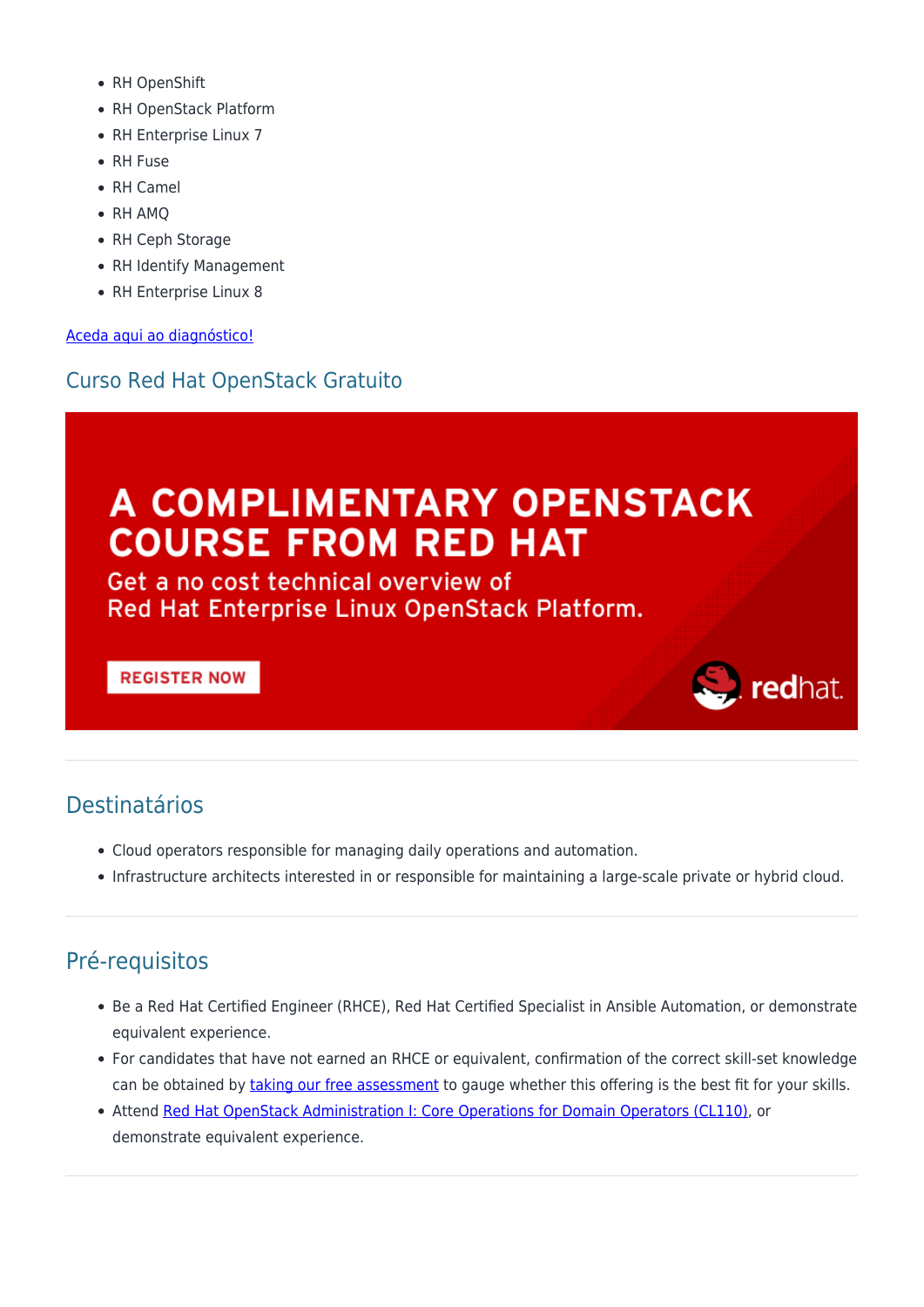## **Objectivos**

- Managing overcloud service containerization technology.
- Providing metrics for performance tuning and governance.
- Monitoring and troubleshooting Open Virtual Networking (OVN) network flow.
- Configuring Identity service using an external Red Hat IdM store.
- Managing the core control plane, including Pacemaker.
- Customizing images, with techniques for multiple use cases.
- Managing block and object storage back-ends.
- Managing compute nodes, including tuning and hyperconverged.
- Troubleshooting Red Hat OpenStack Platform.

### Programa

#### **Navigate the Red Hat OpenStack Platform architecture**

Describe the undercloud and overcloud architecture and service components.

#### **Operate the control plane**

Describe and manage the critical core services of the Red Hat OpenStack Platform control plane.

#### **Manage infrastructure security**

• Protect the Red Hat OpenStack Platform infrastructure by securing service component files and endpoints.

#### **Manage user security**

Configure secure user privileges using domain-based identity management, scoped roles, and project organization.

#### **Manage application deployment resources**

Create and manage the common, shared deployment resources including custom images, flavors, and metadata services.

#### **Manage storage**

Describe and manage storage architecture and components, with an emphasis on Red Hat Ceph Storage back ends.

#### **Manage networking**

Create, manage, and troubleshoot data center and virtual network infrastructure.

#### **Manage compute node operations**

Describe the architecture and management processes for normal and hyperconverged compute